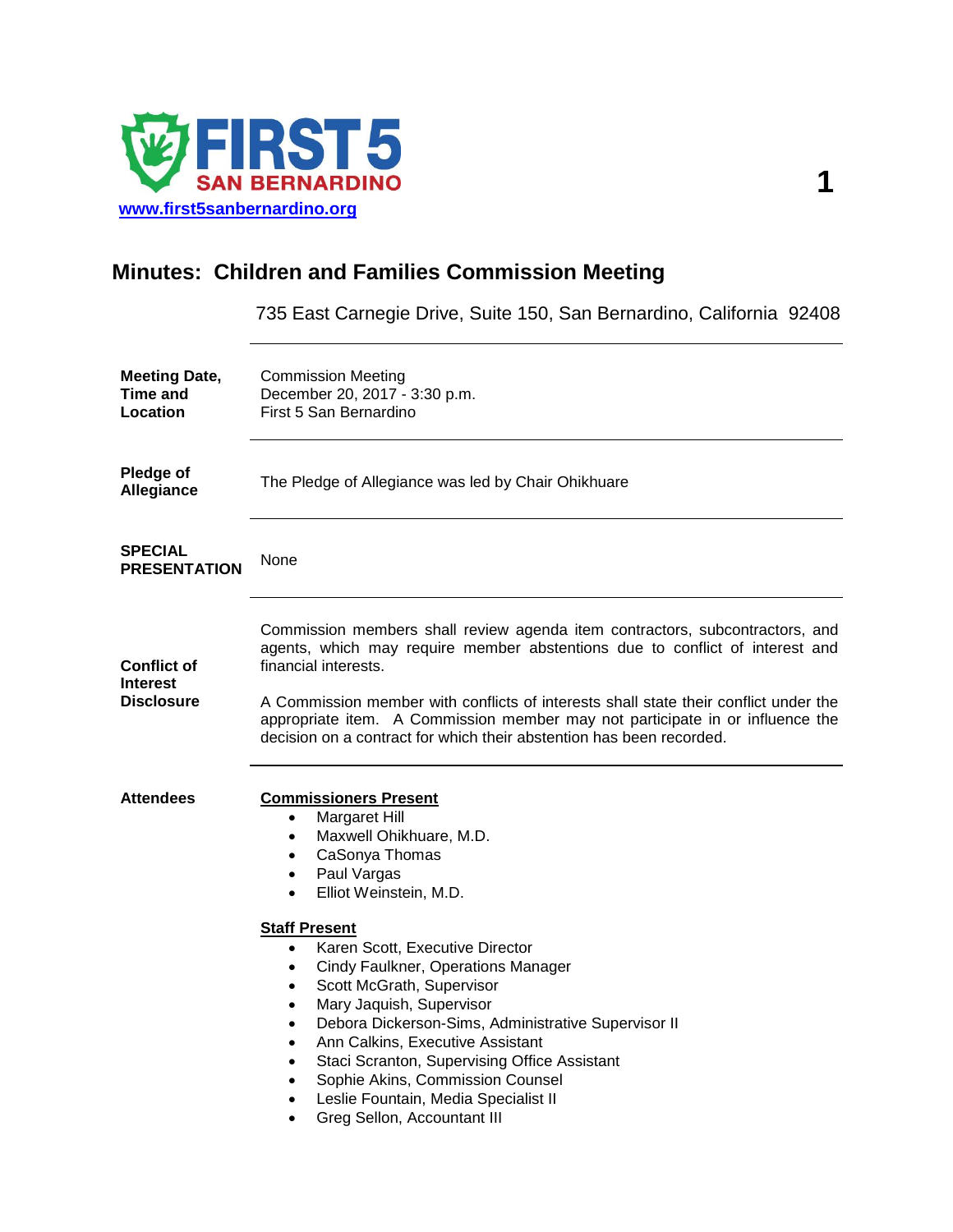• Ronnie Thomas, Staff Analyst II

| Changes to the | Agenda Item 5 - Recommendation should read "Calendar" Years 2017-2020, not |
|----------------|----------------------------------------------------------------------------|
| Agenda         | "Fiscal" Years.                                                            |

Agenda Item 5 – Presenter will be Cindy Faulkner, Operations Manager

**Consent** Motion by Commissioner Weinstein and seconded by Commissioner Hill to approve Consent Items. With Commissioners Garrett and Ramos absent and without further comment or objection, motion carried by unanimous vote.

| Item No. | <b>CONSENT</b>                                                                                                                                                                                                                          |
|----------|-----------------------------------------------------------------------------------------------------------------------------------------------------------------------------------------------------------------------------------------|
| 1        | Approve Minutes of November 6, 2017 Commission Meeting.<br>(Presenter: Ann M. Calkins, Executive Assistant, 252-4252)                                                                                                                   |
| 2        | Approve Amendment A2 to Contract Number IC029 with Vavrinek, Trine, Day & Co.,<br>LLP (VTD) to update the timeline for the Fiscal Year 2016-2017 audit report.<br>(Presenter: Debora Dickerson, Administrative Supervisor II, 252-4269) |

| Item No.       | <b>DISCUSSION</b>                                                                                                                                                                                                                                                                                                                                    |
|----------------|------------------------------------------------------------------------------------------------------------------------------------------------------------------------------------------------------------------------------------------------------------------------------------------------------------------------------------------------------|
| 3              | Conduct Public Hearing for the Children and Families Commission for San Bernardino<br>County Annual Audit for Fiscal Year 2016-2017.<br>(Presenter: Debora Dickerson-Sims, Administrative Supervisor II, 252-4269)                                                                                                                                   |
|                | Audit presentation delayed due to extenuating circumstances beyond F5SB's control<br>and required further extensive review of F5SB policies and procedures from Vavrinek,<br>Trine, Day and Co., LLP.                                                                                                                                                |
|                | <b>Discussion</b><br><b>None</b>                                                                                                                                                                                                                                                                                                                     |
|                | <b>Public Comment</b><br><b>None</b>                                                                                                                                                                                                                                                                                                                 |
|                | Public Hearing conducted. No public comments presented on this item.                                                                                                                                                                                                                                                                                 |
|                | Conduct Public Hearing of the Children and Families Commission for San Bernardino<br>County Annual Report for Fiscal Year 2016-2017.                                                                                                                                                                                                                 |
| $\overline{4}$ | (Presenter: Scott McGrath, Evaluation Supervisor, 252-4259)                                                                                                                                                                                                                                                                                          |
|                | Annual Report presentation delayed due to additional review of audit and F5SB<br>policies and procedures from Vavrinek, Trine, Day and Co., LLP.                                                                                                                                                                                                     |
|                | <b>Discussion</b><br>Chair Ohikhuare and Commissioner Thomas asked whether the current practice of<br>reporting the 2-1-1 contract outcomes reflect the true impact of the Commission's<br>investment. Discussion ensued. Further discussion will take place at a later date for<br>additional review of reporting practices for the 2-1-1 contract. |
|                | Chair Ohikhuare requested additional information be added for the Annual Report<br>attachment to explain number changes from one year to the next.                                                                                                                                                                                                   |
|                | <b>Public Comment</b><br>None                                                                                                                                                                                                                                                                                                                        |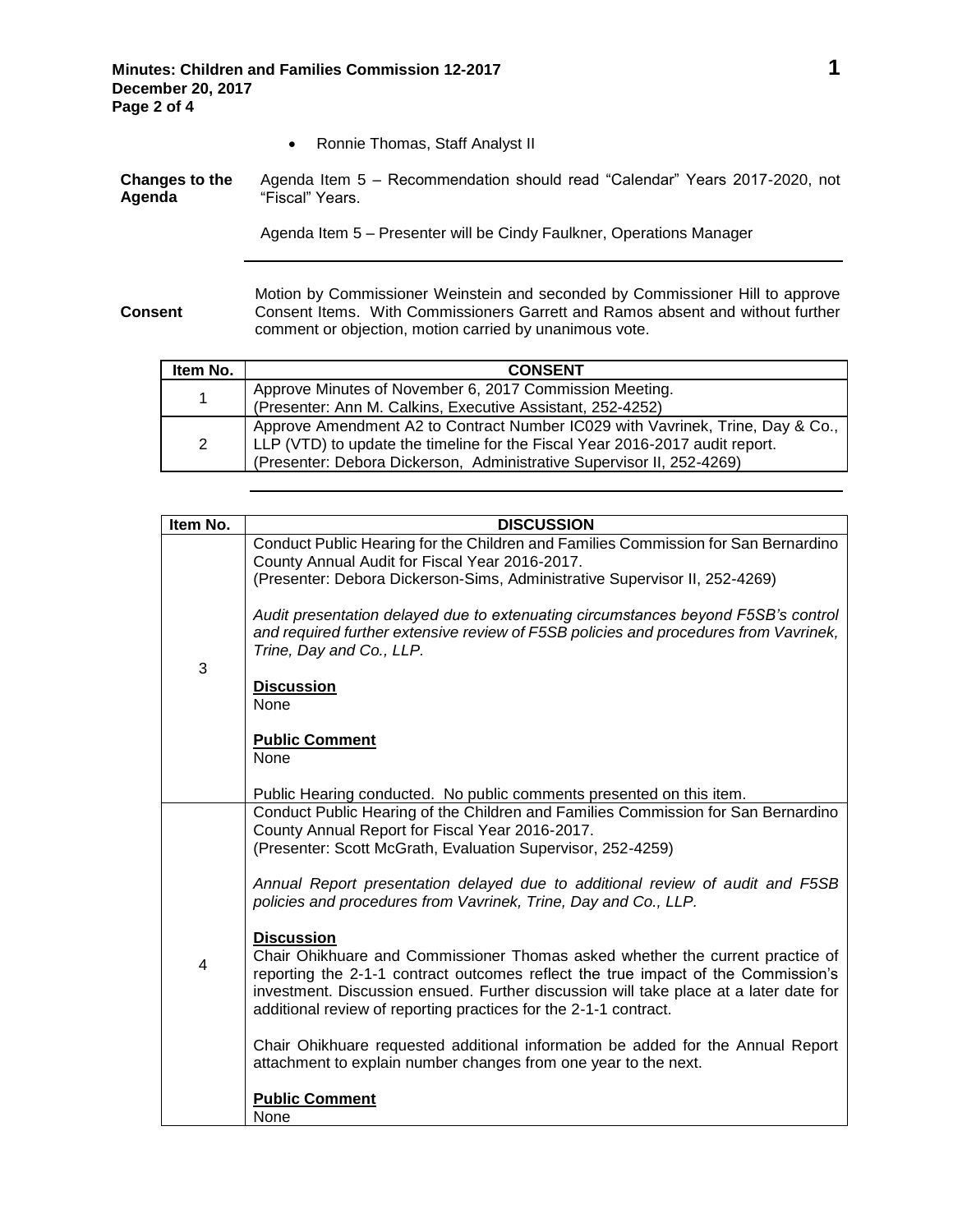|   | Public Hearing conducted. No public comments presented on this item.                                                                                                                                                                                                                                                                                                                                                                                                                                                 |
|---|----------------------------------------------------------------------------------------------------------------------------------------------------------------------------------------------------------------------------------------------------------------------------------------------------------------------------------------------------------------------------------------------------------------------------------------------------------------------------------------------------------------------|
|   | Authorize First 5 San Bernardino (F5SB) as a Co-Lead to enter into Contract 188800<br>LDP with First 5 Riverside (F5R) (Lead) to receive Dental Transformation Initiative -<br>Local Dental Pilot Project funding from F5R to improve dental services in the Inland<br>Empire region strengthening the child health system for Fiscal Years 2017 - 2020.<br>(Presenter: Cindy Faulkner, Operations Manager, 252-4253)                                                                                                |
|   | <b>Discussion</b><br>Commissioner Thomas asked how our relationship, for example with Center for Oral<br>Health, supports the DTI providers. Ms. Faulkner answered the Center for Oral Health<br>provides advocacy at the state level that affects the agencies work. COH's contract is<br>sun setting and will be re-evaluated. F5SB will ensure there are no gaps in services<br>if a new contract is awarded to COH. DTI provider contracts began December 1 <sup>st</sup> with<br>work starting in January 2018. |
|   | Commissioner Thomas asked what services the "project support" agencies listed<br>would provide.                                                                                                                                                                                                                                                                                                                                                                                                                      |
|   | Cynthia Pledger from First 5 Riverside and director of the Local Pilot Project for the<br>Inland Empire came to the podium to answer. First, Ms. Pledger thanked the<br>Commission for their unwavering support.                                                                                                                                                                                                                                                                                                     |
|   | Social Interest Solutions (SIS) will create the applications utilizing mobile technology<br>for use by community health workers. The health worker can ask questions such as<br>the child's dietary habits, who their dentist is, etc., and a rating will be given to the child<br>based on the questions. The child will be assisted in finding a virtual dental home.                                                                                                                                              |
| 5 | The Children's Partnership is an advocacy group and will work with SIS to convene<br>work groups. Children's Partnership will test the app and make sure the health workers<br>ask the appropriate questions.                                                                                                                                                                                                                                                                                                        |
|   | The University of the Pacific is the creator of the virtual dental home. Dr. Paul<br>Glassman will kick off the program on January 25 and 26 in San Bernardino and will<br>work on the oral health assessment.                                                                                                                                                                                                                                                                                                       |
|   | If this pilot is successful, the State may implement the program statewide.                                                                                                                                                                                                                                                                                                                                                                                                                                          |
|   | There are five community health clinics in San Bernardino County implementing the<br>virtual dental home and five in Riverside County.                                                                                                                                                                                                                                                                                                                                                                               |
|   | Commissioner Hill asked how many people will be hired and what positions? Ms.<br>Pledger answered that First 5 Riverside and F5SB will be hiring support staff positions.<br>Once funding is done in 2020, the program will be sustainable. The community health<br>clinics involved will have billable services. The initial money will be to purchase<br>equipment to track data and support and develop the system. The Center for Oral<br>Health will be the conveners.                                          |
|   | <b>Public Comment</b><br>None                                                                                                                                                                                                                                                                                                                                                                                                                                                                                        |
|   | Motion made by Commissioner Vargas and seconded by Commissioner Weinstein to<br>approve Item 5. With Commissioners Garrett and Ramos absent and without further<br>comment or objection, motion carried by unanimous vote.                                                                                                                                                                                                                                                                                           |